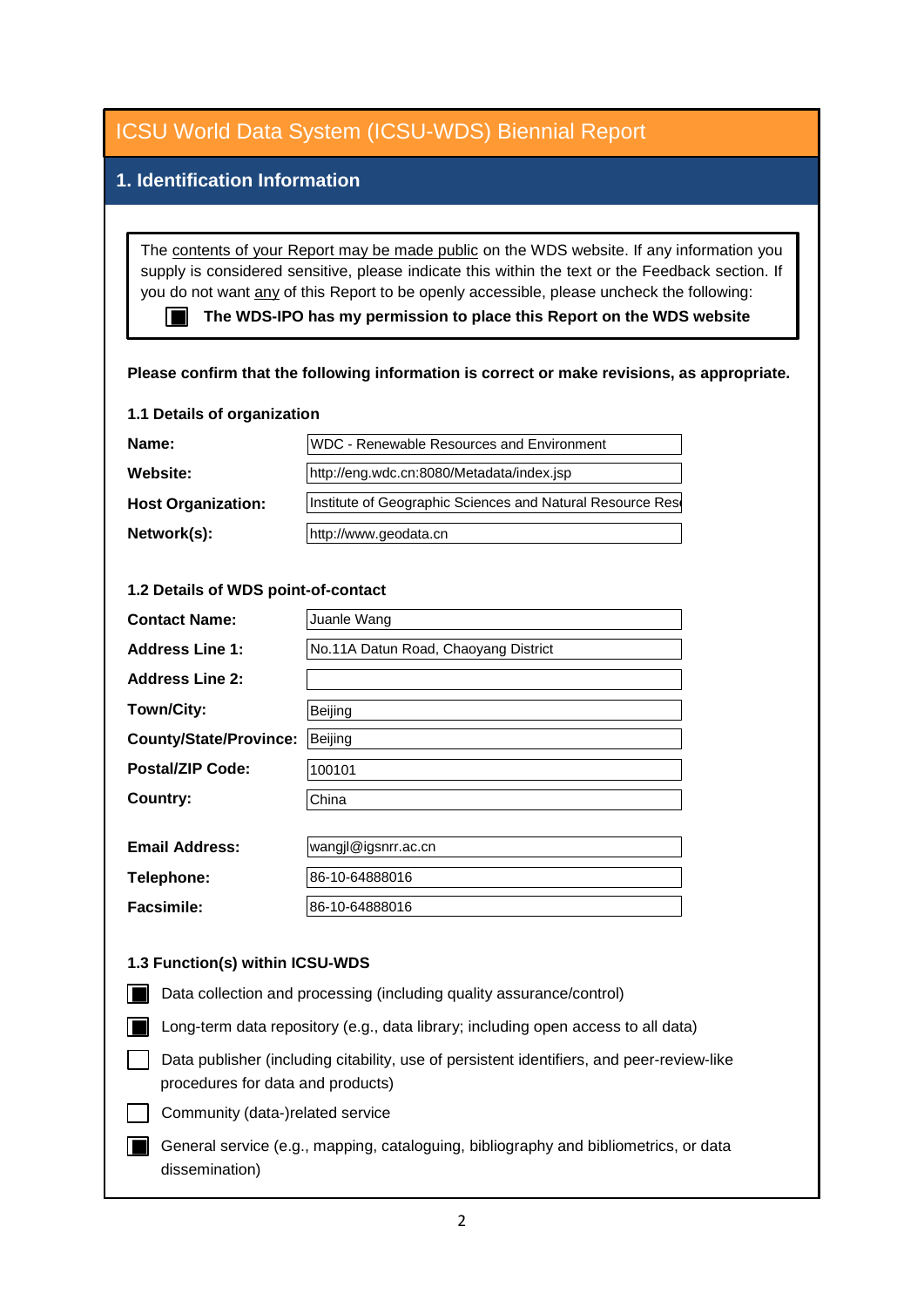## **2. Remit & Status**

### **2.1 Please provide a short summary of the remit of your organization. [Max. ≈ 250 words]**

WDC-RRE is the platform to transmit and share the scientific data about resource, environment and socioeconomic research for the users in China and abroad. The main data sources of WDC-RRE comprise scientific expedition data in long term, digitalized historical maps, remotely sensed images and derivatives, statistical data and resources exchanged from domestic and foreign institutions. The subject areas include those branches of geoscience, such as geography, environment, ecological, and nature resources, etc. Among them, nature resources can be divided into water resources, land resources, climate resources, biological resources, energy, tourism resources, etc. The mission of WDC-RRE is to serve as one of the world data centers in China, provide geosciences data sharing on geographic and resources field based on Institute of Geographic Sciences and Nature Resources Research, Chinese Academy of Sciences.

#### **Guidance**

- Include here
	- o The mission of your organization and its responsibilities
	- o Links to strategic documents/business plans for achieving this mission
	- o Any stakeholders, for example, data producers/depositors and user community(ies)

### **2.2 Please provide a short summary of the current status of your organization. [Max. ≈ 250 words]**

WDC-RRE is a branch center of the the Data Sharing Infrastructure of Earth System Science, China National Science&Technology Infrastructure, hosted by the Institute of Geographic Science and Natural Resource Research, Chinese Academy of Science. Fundings mainly come from MOST and CAS, and some support from the host institute. There are more than 40 members, including 12 employees, 3 post doctor, ~20 PhD, MA, and visit graduate students, a project employees group for data production and services. During the past two years, there are totally 442 registered users,182860 website visits and the total amount of data downloading is 76 GB.

### **Guidance**

- Give details on your
	- o Organizational structure, including the connections to your host organization
	- o Funding
	- o Staffing levels
	- o Usage statistics, for instance, number of national/international users or downloads
- In particular, please indicate any changes to the above over the last two years and whether any changes are anticipated to occur within the next two years.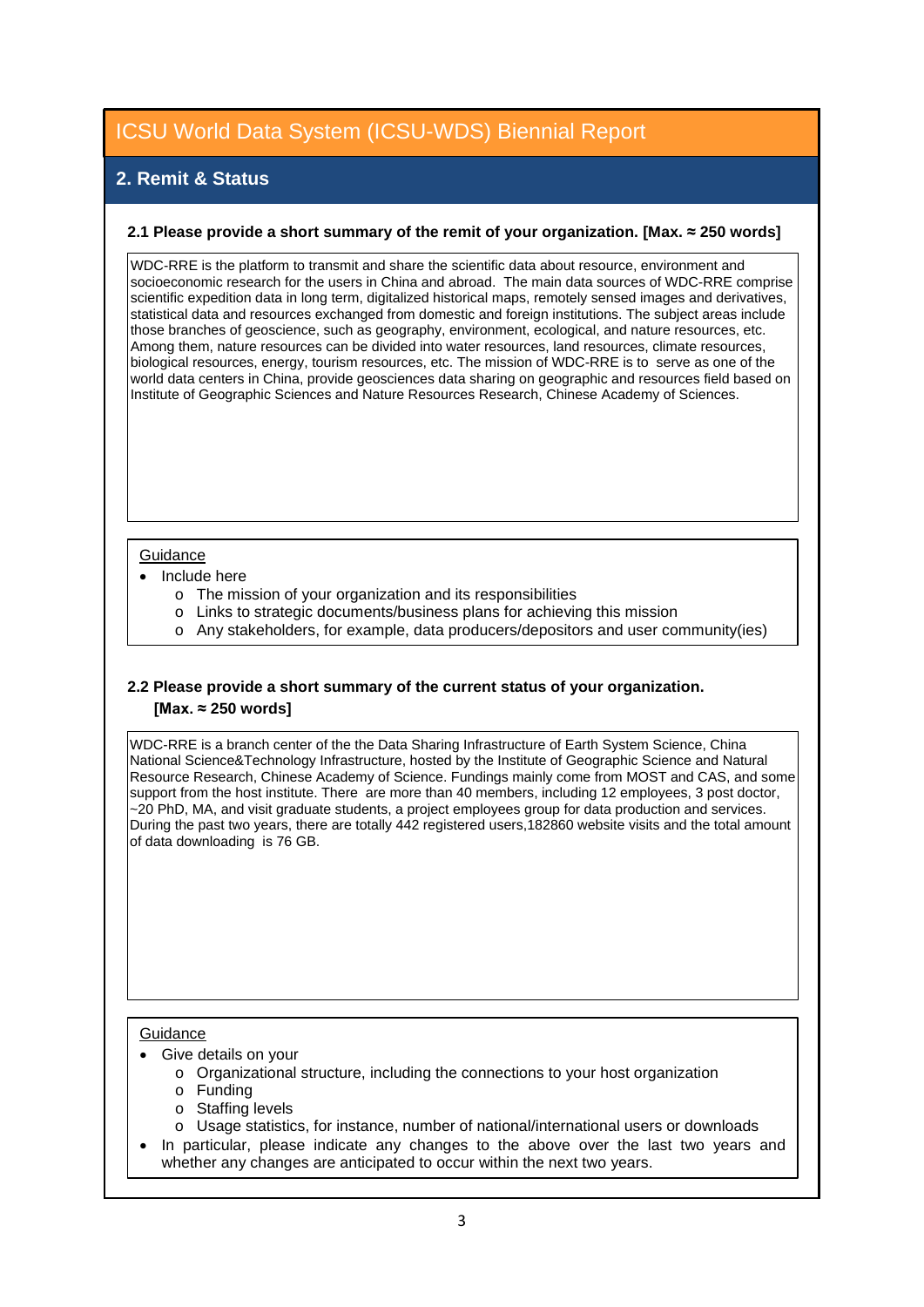## **3. Activities & Developments**

**Note: In this section, you may wish to cite other reports your organization has generated (e.g., annual reports), as deemed necessary. Please provide links to those reports here and reference them in your responses. [Free text]**

No.

### **3.1 Please list any major conferences/meetings attended by your organization over the previous two years. [Max. ≈ 100 words]**

(1) The First Session of GeoData Forum ,Lanzhou, China, 15-17 June, 2013

(2) Monsoon Asia Integrated Regional Study (MAIRS) Open Science Conference - Future Earth in Asia, Beijing, China, April 7-10, 2014

(3) International Conference on Ecology, Environment and Sustainable Development of Silk Road Economic Zone, Beijing, China, June 15-16, 2014

(4) The Tenth International Conference on Environment and Sustainable Development in Mongolian Plateau and Surrounding Regions, Huhhot, Inner Mongolia, China, August 15-16, 2014

### **3.2 Please list any major articles or research papers produced by your organization over the previous two years. [Max. ≈ 100 words]**

Juanle Wang, Jiulin Sun, et al, a study on the organizational architecture and standard system of the data sharing network of earth system science in china, Data Science Journal, Volume 12 (2013), pages 91-101. Wang Juanle, Sun Jiulin, et al, A new approach to research data archiving for WDS sustainable etdata integration in China, Data Science Journal, Volume 12 (2013), pages wds120-123. Juanle Wang, Hongsheng Li, et al, Challenges Facing Chinese Map Libraries and Librarians: From Paper to Digital Worlds and Services, Journal of Map & Geography Libraries: Advances in Geospatial Information, Collections & Archives, (2014) 10:3, 266-287

### **3.3 Please list any capacity building/training efforts by your organization over the previous two years. [Max. ≈ 100 words]**

(1) The scientific database technology training, Chinese Academy of Sciences, 5-7 May, 2014. Four members of WDC-RRE joined the training. This technology is helpful for science data management. (2) International training courses of scientific data sharing in Himalaya Hindu Kush area, 5-22 Nov, 2013. WDC-RRE is the co-sponsor agency. 17 international students from 9 countries joined the training. (3) The E-cognition software training, IGSNRR, CAS, 21-27 Sep, 2013. More than 10 members in WDC-RRE joined the training. This technology will contribute to remote sensing information interpretation.

### **3.4 Please mention any engagement by your organization with ICSU research programmes [\(list available here\)](http://www.icsu.org/what-we-do/@@category_search?path=/icsu/what-we-do&Subject:list=International%20Research%20Collaboration) and with WDS (e.g., in Working Groups). [Max. ≈ 100 words]**

(1) Join the Monsoon Asia integrated regional research program, promote the land cover data collection and analysis in Mongolia Plateau, 2014

(2) Join the Research Data Alliance conference, and the RDA-WDS Data Publication: Publishing Services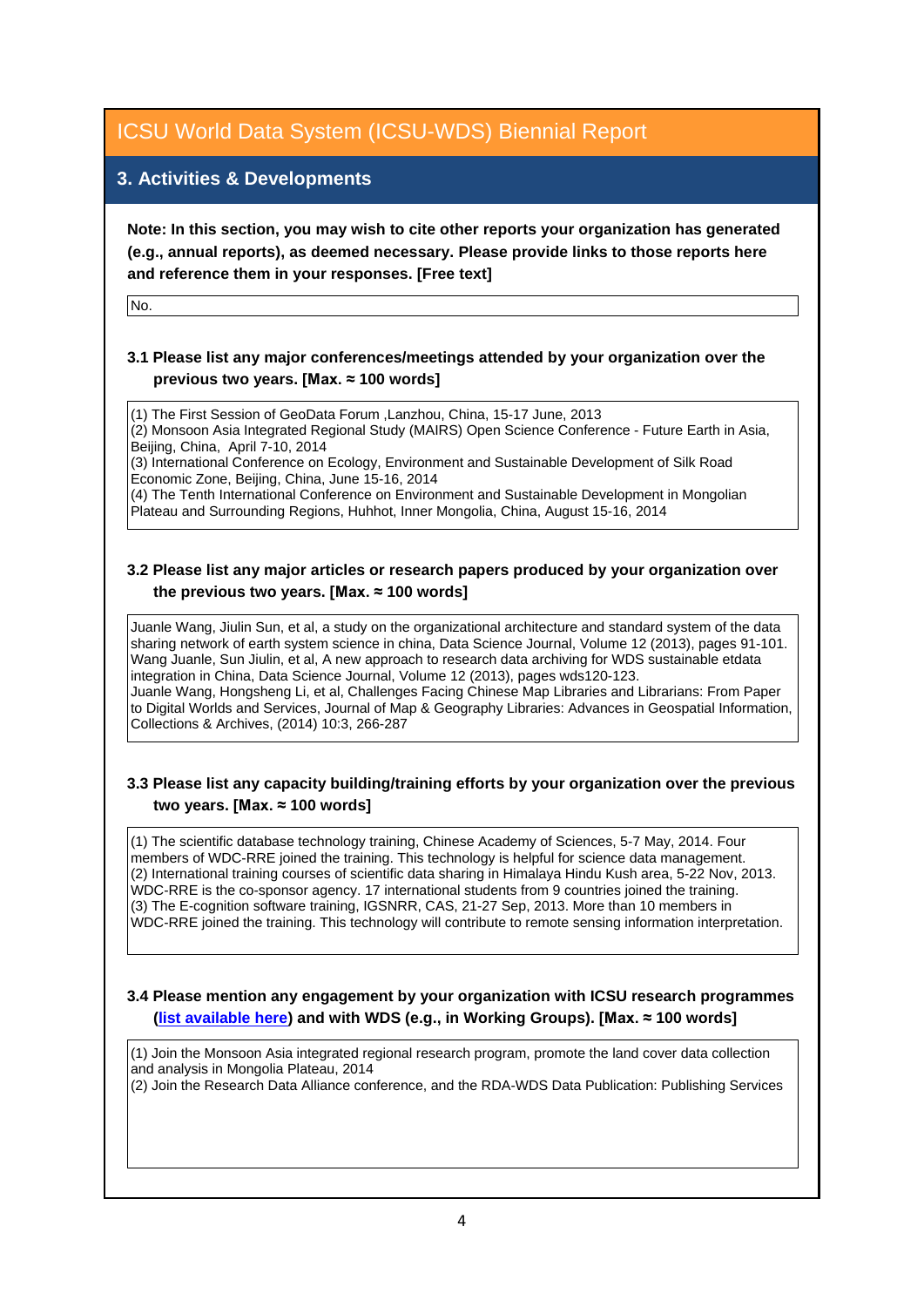## **3. Activities & Developments (Continued)**

### **3.5 Please give an overview of the status of any previously ongoing and new scientific and technological developments within your organization over the previous two years. [Max. ≈ 200 words]**

(1) Data standards. Proposed the draft Earth System Science Data Sharing standard architecture, which include more than 20 universal or field standards. One of the standards was selected as national standard candidate, which will be reviewed and published in 2015.

(2) Data storages. Enriched the data storages to 100 TB.

(3) Software tools. Developed several software tools for user services, including field expedition resources visualization, vector or raster data management by grid, metadata tool for data archiving, etc.

### **3.6 Please give an overview of any new data, products, and services offered by your organization over the previous two years. [Max. ≈ 200 words]**

(1) New data. Spatial distribution change dataset of polder from 1949 to 2013 in Dongting Lake, China. The seasonal chlorophyll-a concentration dataset from 2009 to 2012 in Poyang Lake, China. Suspended solids concentration inversion dataset from 2000 to 2013 in Poyang Lake, China. Dataset of Population Distribution at Township Level in 25 Provinces, China (2000). Statistical socio-economic dataset at county level in China (2002-2007) . Mongolia plateau land cover and its change database in 1990 and 2000. (2) New services for information based on atlas making. Remote sensing mapping is an eligible tool to portray environmental changes in China, either in large scale or in regional scale. We made the "Remote Sensing Image Atlas of Environmental Change in China". This atlas include 8 chapters, i.e. Introductory Maps of Population and Environment, Urbanization and Urban Expansion, Lake Environmental Changes, Wetland Environmental Changes, Deforestation, Forest Conservation and Restoration, Desertification and Its Treatment, Impacts of Major Projects, Nature Hazard and its Control.

### **3.7 Please give an overview of any new standards or best practices adopted by your organization over the previous two years. [Max. ≈ 200 words]**

(1) Earth system science data classification and coding standard. This standard was recommended as the national standard candidate in 2013. It defined the data classification, data elements in the viewpoint of Earth System.

(2) Metadata standard for Earh System Science Data Sharing Platform. It defined the core metadata and the extended metadata for Earth System Science.

(3) Data document standard for Earh System Science Data Sharing Platform. These specifications has been used in WDC-RRE for long term.

(4) Science & Technology Resource identification standard of China. This standard was recommended as the national standard candidate in 2014. It defined the data identification for all datasets in the platform. (5) Data quality control standard for Earh System Science Data Sharing Platform. It has been used in WDC-RRE for long term, which includes 6 steps for data curatition and quality control.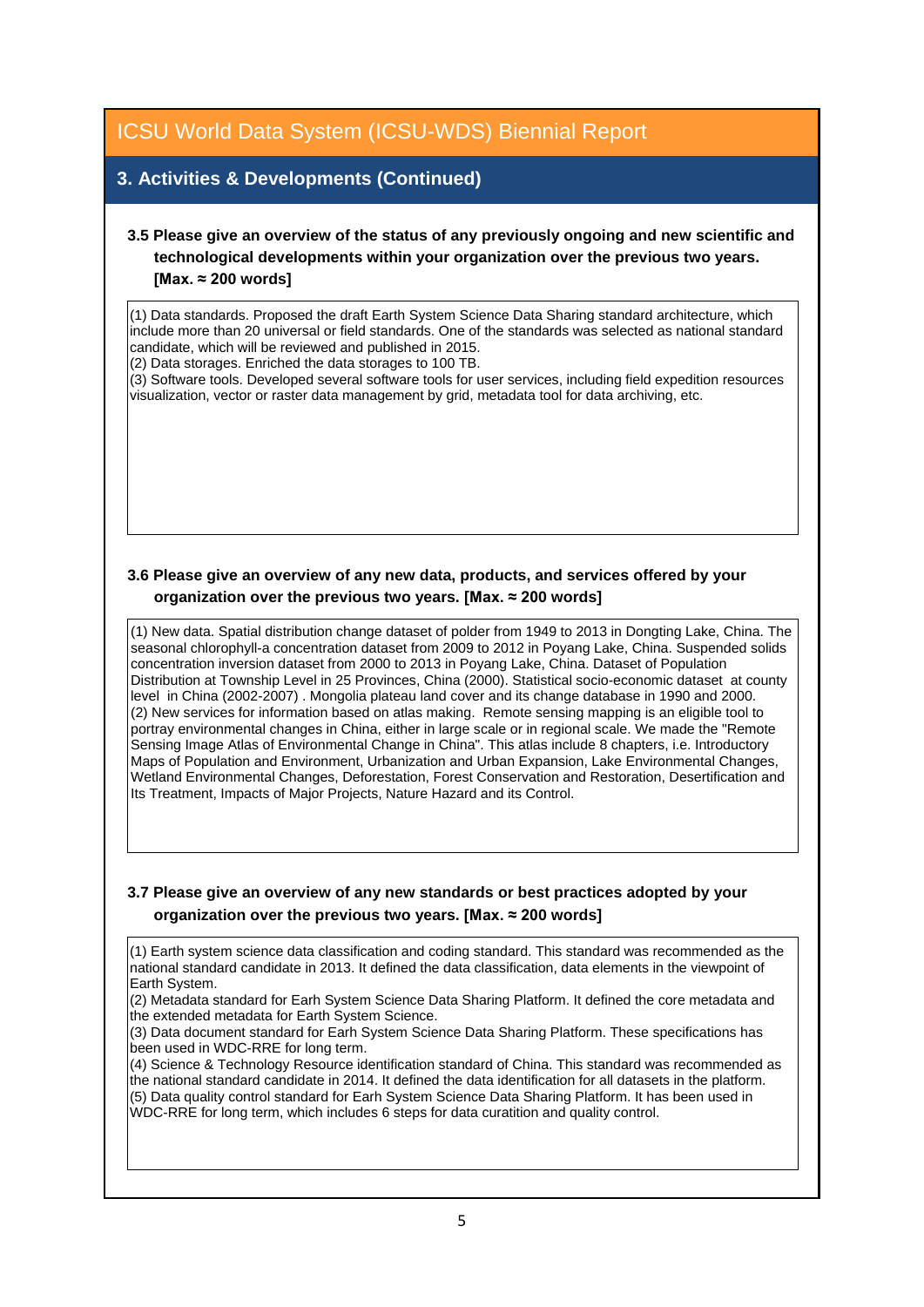## **4. Assessment & Accreditation**

### **4.1 Please supply details of any formal assessment or accreditation your organization has undergone within the last two years (other than WDS certification). [Max. ≈ 100 words]**

(1) The Second Class Prizes of the State Scientific and Technological Progress Award, China. 2014 (2) The advanced person award for the service of the national science & technology platform, China, 2013  $(3)$  The excellent instructor award of the second session of the competition technology resource sharing and service innovation practice, China, 2014

#### **Guidance**

• An assessment or accreditation should ideally be performed by external body, for example, the Data Seal of Approval, an umbrella organization (network), or certification under ISO 9001. However, it may also include the adoption of an internal Quality Management System/Framework without official ISO 9001 certification. If your organization has a documented Quality Manual, please mention this and attach it to your report.

### **4.2 Please list any changes within your organization related to its accreditation as a WDS Member. In particular, please refer to any feedback given by the Reviewers of your organization's application on WDS criteria that required future clarification or improvement. [Max. ≈ 450 words]**

#### (1) Web site updating

 We maintained the original website running both English version(http://eng.wdc.cn) and Chinese version (http://wdcrre.geodata.cn/). Now we are design and developing a new English website for WDC-RRE. It will cover all the English version data resources of National Platform of Earth System Science (http://www.geodata.cn).

#### (2) Data updating

 We pay more attention on the Chinese version website for new data publishing, there existed problem for data translating. It will be resolved in this year with the clearing-house of China WDS building. By the way, we used DOI for new data register in 2014. Two datasets have been published as below, patial distribution change dataset of polder from 1949 to 2013 in Dongting Lake, China. The seasonal chlorophyll-a concentration dataset from 2009 to 2012 in Poyang Lake, China.